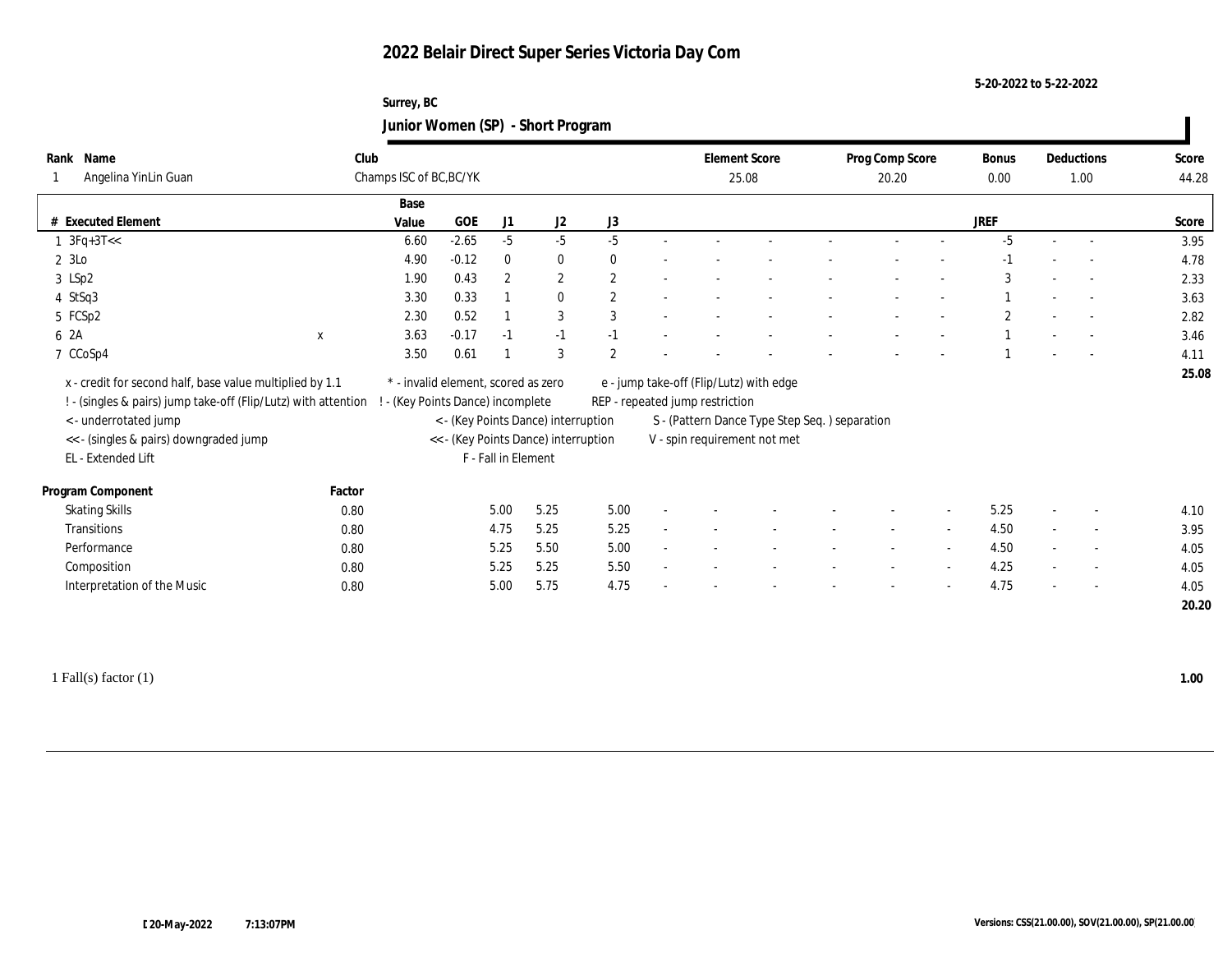#### **Surrey, BC Junior Women (SP) - Short Program**

|                                                                |                     |                                     |                     |                                      | ັ             |                                 |                                               |                          |                          |                |                          |                          |       |
|----------------------------------------------------------------|---------------------|-------------------------------------|---------------------|--------------------------------------|---------------|---------------------------------|-----------------------------------------------|--------------------------|--------------------------|----------------|--------------------------|--------------------------|-------|
| Name<br>Rank                                                   | Club                |                                     |                     |                                      |               | <b>Element Score</b>            |                                               | Prog Comp Score          |                          | Bonus          |                          | Deductions               | Score |
| Rebecca Mah<br>$\mathbf{2}$                                    | Connaught SC, BC/YK |                                     |                     |                                      |               |                                 | 21.95                                         | 19.30                    |                          | $0.00\,$       |                          | 0.00                     | 41.25 |
|                                                                | Base                |                                     |                     |                                      |               |                                 |                                               |                          |                          |                |                          |                          |       |
| # Executed Element                                             | Value               | GOE                                 | J1                  | J2                                   | J3            |                                 |                                               |                          |                          | <b>JREF</b>    |                          |                          | Score |
| $1 \, 3S + 2T$                                                 | 5.60                | 0.32                                | $\mathbf{0}$        | $\mathbf{1}$                         |               |                                 |                                               |                          |                          |                |                          |                          | 5.92  |
| 2 2Lo                                                          | 1.70                | 0.13                                | $\bf{0}$            | $\bf{0}$                             |               |                                 |                                               |                          |                          | $\overline{c}$ |                          |                          | 1.83  |
| 3 FCSp3                                                        | 2.80                | 0.00                                | $-1$                | $-1$                                 | 2             |                                 |                                               |                          |                          | $\theta$       | $\overline{\phantom{a}}$ | $\overline{a}$           | 2.80  |
| 4 2A<br>$\mathbf x$                                            | 3.63                | 0.17                                | $\bf{0}$            | $\bf{0}$                             |               |                                 |                                               |                          |                          |                |                          | $\sim$                   | 3.80  |
| $5 \text{CCoSp4 (V)}$                                          | 2.63                | 0.13                                | $\mathbf{0}$        | $\mathbf{0}$                         |               |                                 |                                               |                          |                          |                |                          | $\overline{a}$           | 2.76  |
| $6$ StSq2                                                      | 2.60                | 0.52                                | $\overline{2}$      | $\mathbf{2}$                         | 3             |                                 |                                               |                          |                          |                |                          |                          | 3.12  |
| 7 SSp2                                                         | 1.60                | 0.12                                | $\Omega$            |                                      | $\mathcal{P}$ |                                 |                                               |                          |                          | $\Omega$       |                          | $\overline{a}$           | 1.72  |
| x - credit for second half, base value multiplied by 1.1       |                     | * - invalid element, scored as zero |                     |                                      |               |                                 | e - jump take-off (Flip/Lutz) with edge       |                          |                          |                |                          |                          | 21.95 |
| ! - (singles & pairs) jump take-off (Flip/Lutz) with attention |                     | (Key Points Dance) incomplete       |                     |                                      |               | REP - repeated jump restriction |                                               |                          |                          |                |                          |                          |       |
| < - underrotated jump                                          |                     |                                     |                     | < - (Key Points Dance) interruption  |               |                                 | S - (Pattern Dance Type Step Seq.) separation |                          |                          |                |                          |                          |       |
| << - (singles & pairs) downgraded jump                         |                     |                                     |                     | << - (Key Points Dance) interruption |               |                                 | V - spin requirement not met                  |                          |                          |                |                          |                          |       |
| EL - Extended Lift                                             |                     |                                     | F - Fall in Element |                                      |               |                                 |                                               |                          |                          |                |                          |                          |       |
|                                                                |                     |                                     |                     |                                      |               |                                 |                                               |                          |                          |                |                          |                          |       |
| Program Component                                              | Factor              |                                     |                     |                                      |               |                                 |                                               |                          |                          |                |                          |                          |       |
| <b>Skating Skills</b>                                          | 0.80                |                                     | 4.75                | 4.25                                 | 5.25          |                                 |                                               |                          |                          | 5.00           |                          |                          | 3.85  |
| Transitions                                                    | 0.80                |                                     | 4.50                | 4.50                                 | 5.00          |                                 |                                               |                          |                          | 4.75           |                          | $\overline{\phantom{a}}$ | 3.75  |
| Performance                                                    | 0.80                |                                     | 4.75                | 4.75                                 | 5.00          |                                 |                                               |                          | $\overline{\phantom{a}}$ | 5.25           |                          | $\overline{\phantom{a}}$ | 3.95  |
| Composition                                                    | 0.80                |                                     | 4.50                | 4.50                                 | 5.25          |                                 |                                               |                          |                          | 5.25           |                          | $\overline{\phantom{a}}$ | 3.90  |
| Interpretation of the Music                                    | 0.80                |                                     | 4.75                | 4.75                                 | 5.25          |                                 |                                               | $\overline{\phantom{a}}$ | $\sim$                   | 4.50           | $\sim$                   | $\sim$                   | 3.85  |
|                                                                |                     |                                     |                     |                                      |               |                                 |                                               |                          |                          |                |                          |                          | 19.30 |

 $\blacksquare$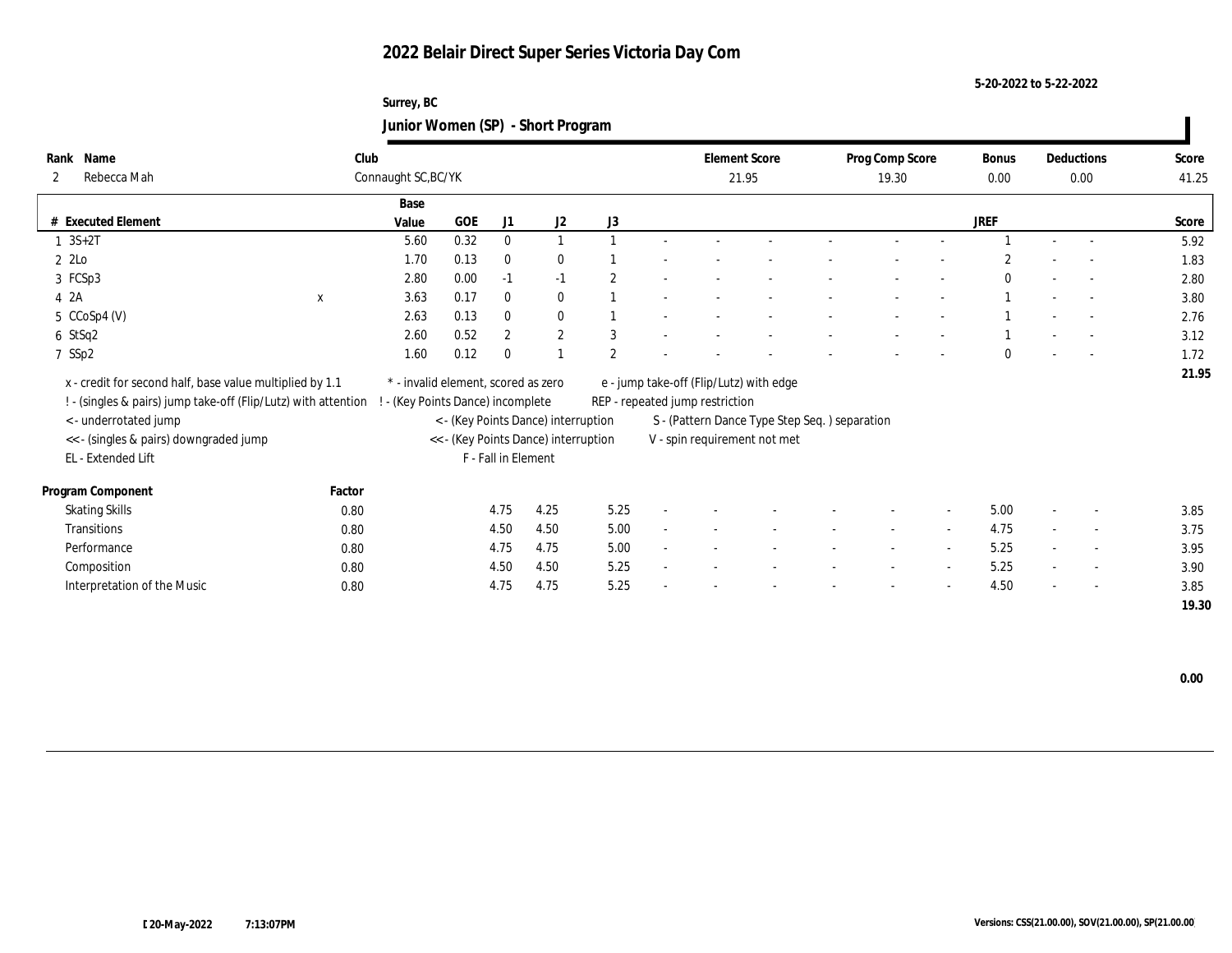**Surrey, BC Junior Women (SP) - Short Program**

| Name<br>Rank                                                   | Club              |                                     |                     |                                      |                | <b>Element Score</b>            |                                               | Prog Comp Score | <b>Bonus</b>   | Deductions     | Score |
|----------------------------------------------------------------|-------------------|-------------------------------------|---------------------|--------------------------------------|----------------|---------------------------------|-----------------------------------------------|-----------------|----------------|----------------|-------|
| Vanessa Ho<br>3                                                | Sunset FSC, BC/YK |                                     |                     |                                      |                | 21.79                           |                                               | 17.70           | 1.00           | 1.00           | 39.49 |
|                                                                | Base              |                                     |                     |                                      |                |                                 |                                               |                 |                |                |       |
| # Executed Element                                             | Value             | $\rm GOE$                           | J1                  | $\mathrm{J}2$                        | J3             |                                 |                                               |                 | <b>JREF</b>    |                | Score |
| 1 3Lo                                                          | 4.90              | 0.12                                | $\mathbf{0}$        | $\bf{0}$                             |                |                                 |                                               |                 | $\mathbf{0}$   |                | 5.02  |
| $2 \ 3Sq + 2T$                                                 | 5.60              | $-0.86$                             | $-2$                | $-2$                                 | $-1$           |                                 |                                               |                 | $-3$           |                | 4.74  |
| 3 LSp4                                                         | 2.70              | 0.41                                |                     |                                      | $\mathbf{2}$   |                                 |                                               |                 | $\mathbf{2}$   |                | 3.11  |
| $4 \t1A*$                                                      |                   |                                     |                     |                                      |                |                                 |                                               |                 |                |                | 0.00  |
| 5 FCSp3                                                        | 2.80              | 0.28                                |                     |                                      | $\overline{2}$ |                                 |                                               |                 | $\mathbf{0}$   |                | 3.08  |
| 6 CCoSp4                                                       | 3.50              | 0.53                                |                     |                                      | $\mathbf{2}$   |                                 |                                               |                 | $\overline{2}$ |                | 4.03  |
| 7 StSq3                                                        | 3.30              | $-1.49$                             | $-5$                | $-5$                                 | $-3$           |                                 |                                               |                 | $-5$           |                | 1.81  |
| x - credit for second half, base value multiplied by 1.1       |                   | * - invalid element, scored as zero |                     |                                      |                |                                 | e - jump take-off (Flip/Lutz) with edge       |                 |                |                | 21.79 |
| ! - (singles & pairs) jump take-off (Flip/Lutz) with attention |                   | ! - (Key Points Dance) incomplete   |                     |                                      |                | REP - repeated jump restriction |                                               |                 |                |                |       |
| <- underrotated jump                                           |                   |                                     |                     | < - (Key Points Dance) interruption  |                |                                 | S - (Pattern Dance Type Step Seq.) separation |                 |                |                |       |
| << - (singles & pairs) downgraded jump                         |                   |                                     |                     | << - (Key Points Dance) interruption |                |                                 | V - spin requirement not met                  |                 |                |                |       |
| EL - Extended Lift                                             |                   |                                     | F - Fall in Element |                                      |                |                                 |                                               |                 |                |                |       |
|                                                                |                   |                                     |                     |                                      |                |                                 |                                               |                 |                |                |       |
| Program Component                                              | Factor            |                                     |                     |                                      |                |                                 |                                               |                 |                |                |       |
| <b>Skating Skills</b>                                          | 0.80              |                                     | 4.75                | 4.00                                 | 5.00           |                                 |                                               |                 | 4.25           |                | 3.60  |
| Transitions                                                    | 0.80              |                                     | 4.50                | 4.25                                 | 5.25           |                                 |                                               |                 | 3.75           | $\overline{a}$ | 3.55  |
| Performance                                                    | 0.80              |                                     | 4.75                | 4.25                                 | 4.75           |                                 |                                               |                 | 3.75           | $\sim$         | 3.50  |
| Composition                                                    | 0.80              |                                     | 4.50                | 4.25                                 | 5.25           |                                 |                                               |                 | 4.00           | $\overline{a}$ | 3.60  |
|                                                                |                   |                                     | 4.50                | 4.50                                 | 5.25           |                                 |                                               |                 | 3.00           | $\overline{a}$ | 3.45  |
| Interpretation of the Music                                    | 0.80              |                                     |                     |                                      |                |                                 |                                               |                 |                |                |       |

1 Fall(s) factor (1) **1.00**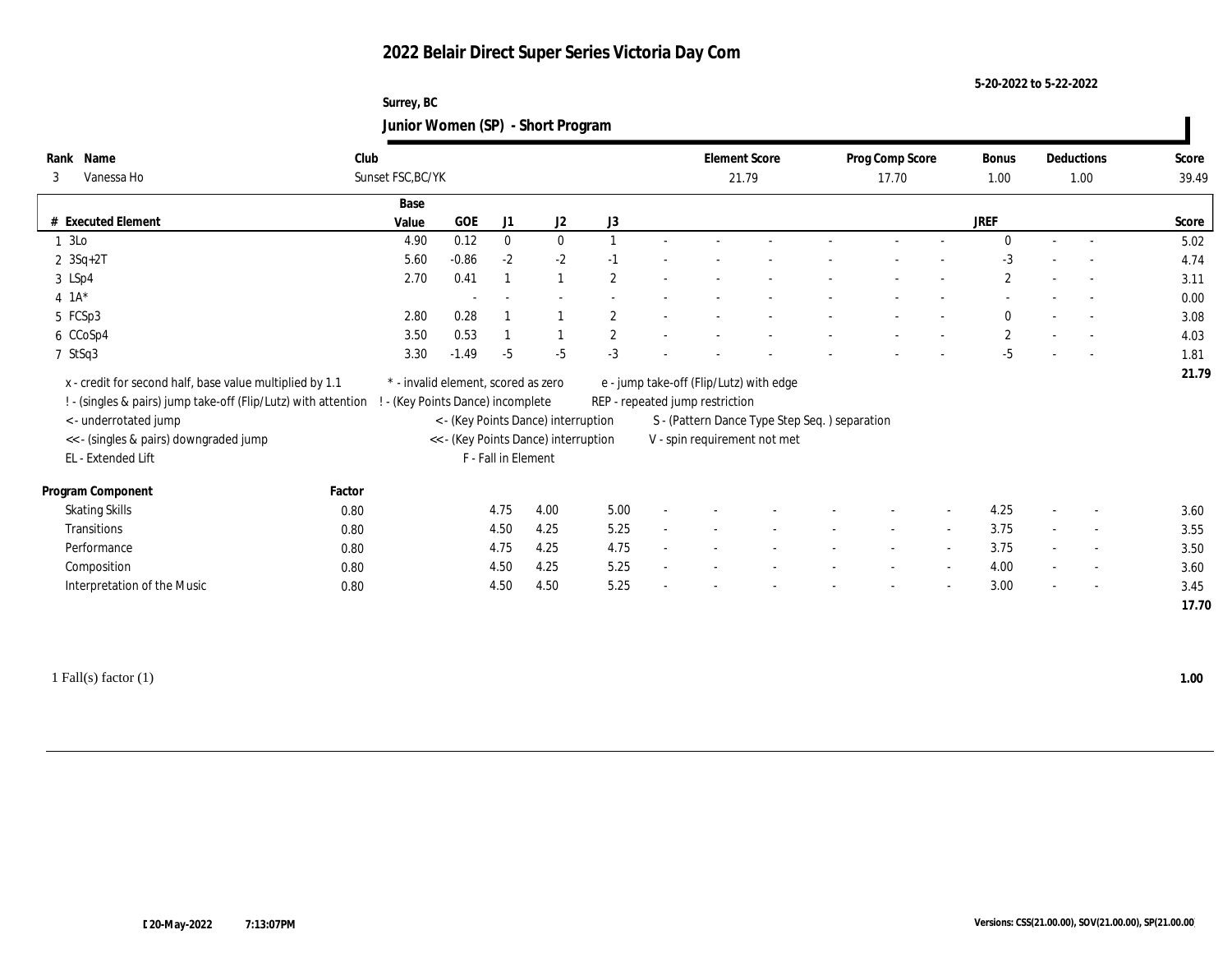#### **Surrey, BC Junior Women (SP) - Short Program**

| Name<br>Rank                                                   | Club        |                                     |         |                     |                                      |                | <b>Element Score</b>            |                                                | Prog Comp Score |                          | Bonus          |        | Deductions               | Score |
|----------------------------------------------------------------|-------------|-------------------------------------|---------|---------------------|--------------------------------------|----------------|---------------------------------|------------------------------------------------|-----------------|--------------------------|----------------|--------|--------------------------|-------|
| Megan Yudin<br>4                                               |             | Kelowna FSC, BC/YK                  |         |                     |                                      |                | 22.52                           |                                                | 18.75           |                          | 0.00           |        | 2.00                     | 39.27 |
|                                                                |             | Base                                |         |                     |                                      |                |                                 |                                                |                 |                          |                |        |                          |       |
| # Executed Element                                             |             | Value                               | GOE     | J1                  | J2                                   | J3             |                                 |                                                |                 |                          | JREF           |        |                          | Score |
| $1 \t3T+2T$                                                    |             | 5.50                                | 0.63    |                     | $\mathbf{1}$                         | $\overline{2}$ |                                 |                                                |                 |                          | $\overline{2}$ |        |                          | 6.13  |
| $2 \text{ 3Lo} <$                                              |             | 1.70                                | $-0.85$ | $-5$                | $-5$                                 | $-5$           |                                 |                                                |                 |                          | $-5$           |        |                          | 0.85  |
| 3 LSp4                                                         |             | 2.70                                | 0.34    |                     | $\overline{1}$                       |                |                                 |                                                |                 |                          | $\mathbf{2}$   |        | $\sim$                   | 3.04  |
| 4 FCSp3                                                        |             | 2.80                                | 0.49    |                     | $\boldsymbol{2}$                     |                |                                 |                                                |                 |                          | 3              |        | $\sim$                   | 3.29  |
| 5 2Aq                                                          | $\mathbf x$ | 3.63                                | $-1.65$ | $-5$                | $-5$                                 | $-5$           |                                 |                                                |                 |                          | $-5$           |        |                          | 1.98  |
| $6$ StSq3                                                      |             | 3.30                                | 0.17    | $\mathbf{0}$        | $\mathbf{1}$                         | $\mathbf{2}$   |                                 |                                                |                 |                          | $-1$           |        |                          | 3.47  |
| 7 CCoSp4                                                       |             | 3.50                                | 0.26    | $\mathbf{0}$        |                                      |                |                                 |                                                |                 |                          |                |        |                          | 3.76  |
| x - credit for second half, base value multiplied by 1.1       |             | * - invalid element, scored as zero |         |                     |                                      |                |                                 | e - jump take-off (Flip/Lutz) with edge        |                 |                          |                |        |                          | 22.52 |
| ! - (singles & pairs) jump take-off (Flip/Lutz) with attention |             | ! - (Key Points Dance) incomplete   |         |                     |                                      |                | REP - repeated jump restriction |                                                |                 |                          |                |        |                          |       |
| < - underrotated jump                                          |             |                                     |         |                     | < - (Key Points Dance) interruption  |                |                                 | S - (Pattern Dance Type Step Seq. ) separation |                 |                          |                |        |                          |       |
| << - (singles & pairs) downgraded jump                         |             |                                     |         |                     | << - (Key Points Dance) interruption |                |                                 | V - spin requirement not met                   |                 |                          |                |        |                          |       |
| EL - Extended Lift                                             |             |                                     |         | F - Fall in Element |                                      |                |                                 |                                                |                 |                          |                |        |                          |       |
|                                                                |             |                                     |         |                     |                                      |                |                                 |                                                |                 |                          |                |        |                          |       |
| Program Component                                              | Factor      |                                     |         |                     |                                      |                |                                 |                                                |                 |                          |                |        |                          |       |
| <b>Skating Skills</b>                                          | 0.80        |                                     |         | 4.50                | 4.75                                 | 5.00           |                                 |                                                |                 |                          | 5.00           |        | $\overline{\phantom{a}}$ | 3.85  |
| Transitions                                                    | 0.80        |                                     |         | 4.25                | 4.50                                 | 5.25           |                                 |                                                |                 | $\overline{\phantom{a}}$ | 4.25           | $\sim$ | $\overline{\phantom{a}}$ | 3.65  |
| Performance                                                    | 0.80        |                                     |         | 4.50                | 4.75                                 | 4.75           |                                 |                                                |                 | $\sim$                   | 4.50           |        | $\overline{\phantom{a}}$ | 3.70  |
| Composition                                                    | 0.80        |                                     |         | 4.50                | 4.50                                 | 5.25           |                                 |                                                | $\sim$          | $\sim$                   | 4.75           |        | $\sim$                   | 3.80  |
| Interpretation of the Music                                    | 0.80        |                                     |         | 4.50                | 4.50                                 | 5.25           |                                 |                                                |                 |                          | 4.50           |        | $\overline{\phantom{0}}$ | 3.75  |
|                                                                |             |                                     |         |                     |                                      |                |                                 |                                                |                 |                          |                |        |                          | 18.75 |

2 Fall(s) factor (1) **2.00**

 $\blacksquare$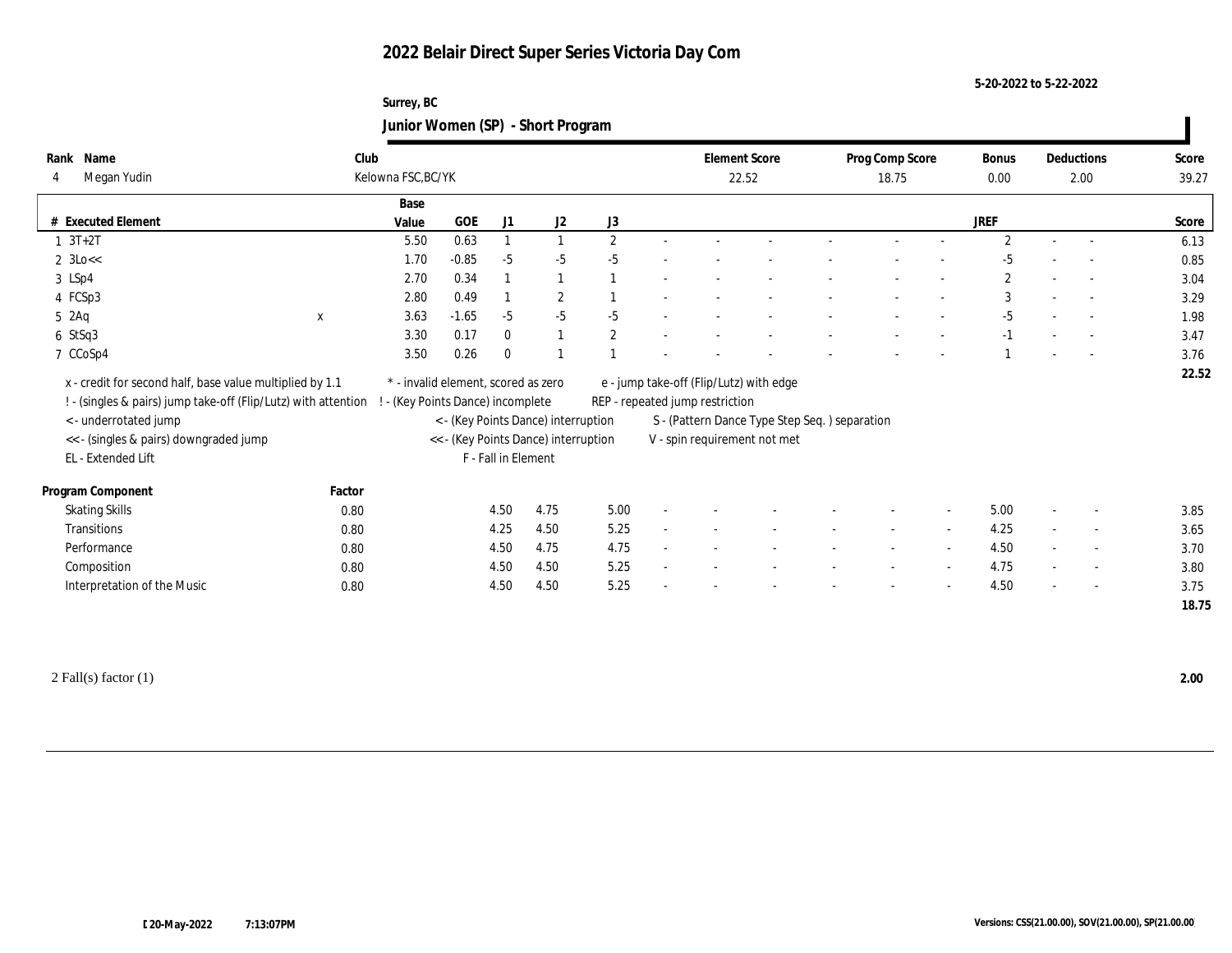**Surrey, BC Junior Women (SP) - Short Program**

| Name<br>Rank                                                   | Club   |                                     |            |                     |                                      |          | <b>Element Score</b>            |                                               | Prog Comp Score          |                          | <b>Bonus</b>   |                          | Deductions               | Score |
|----------------------------------------------------------------|--------|-------------------------------------|------------|---------------------|--------------------------------------|----------|---------------------------------|-----------------------------------------------|--------------------------|--------------------------|----------------|--------------------------|--------------------------|-------|
| Ellie Cheung<br>5                                              |        | Connaught SC, BC/YK                 |            |                     |                                      |          | 20.63                           |                                               | 18.45                    |                          | $0.00\,$       |                          | 0.00                     | 39.08 |
|                                                                |        | Base                                |            |                     |                                      |          |                                 |                                               |                          |                          |                |                          |                          |       |
| # Executed Element                                             |        | Value                               | <b>GOE</b> | J1                  | J2                                   | J3       |                                 |                                               |                          |                          | <b>JREF</b>    |                          |                          | Score |
| $1 \, 3T < +2T$                                                |        | 4.66                                | $-0.67$    | $-2$                | $-4$                                 | $\Omega$ |                                 |                                               |                          |                          | $-2$           |                          | $\sim$                   | 3.99  |
| 2A                                                             |        | 3.30                                | $-0.66$    | $-2$                | $-3$                                 | $-1$     |                                 |                                               |                          |                          | $-2$           |                          |                          | 2.64  |
| 3 2Lo                                                          |        | 1.70                                | 0.13       | $\bf{0}$            | $\bf{0}$                             | 2        |                                 |                                               |                          |                          |                |                          | $\sim$                   | 1.83  |
| 4 FCSp3                                                        |        | 2.80                                | $-0.28$    | $-2$                | $-2$                                 | $-1$     |                                 |                                               |                          |                          |                |                          | $\overline{\phantom{a}}$ | 2.52  |
| 5 CCoSp4                                                       |        | 3.50                                | 0.18       | $\mathbf{0}$        | $\mathbf{0}$                         |          |                                 |                                               |                          |                          |                |                          | $\overline{a}$           | 3.68  |
| 6 StSq2                                                        |        | 2.60                                | 0.26       |                     | $\mathbf{1}$                         |          |                                 |                                               |                          |                          |                |                          | $\sim$                   | 2.86  |
| 7 LSp4                                                         |        | 2.70                                | 0.41       |                     |                                      | 2        |                                 |                                               |                          |                          | $\overline{c}$ |                          | $\sim$                   | 3.11  |
| x - credit for second half, base value multiplied by 1.1       |        | * - invalid element, scored as zero |            |                     |                                      |          |                                 | e - jump take-off (Flip/Lutz) with edge       |                          |                          |                |                          |                          | 20.63 |
| ! - (singles & pairs) jump take-off (Flip/Lutz) with attention |        | (Key Points Dance) incomplete       |            |                     |                                      |          | REP - repeated jump restriction |                                               |                          |                          |                |                          |                          |       |
| < - underrotated jump                                          |        |                                     |            |                     | < - (Key Points Dance) interruption  |          |                                 | S - (Pattern Dance Type Step Seq.) separation |                          |                          |                |                          |                          |       |
| << - (singles & pairs) downgraded jump                         |        |                                     |            |                     | << - (Key Points Dance) interruption |          |                                 | V - spin requirement not met                  |                          |                          |                |                          |                          |       |
| EL - Extended Lift                                             |        |                                     |            | F - Fall in Element |                                      |          |                                 |                                               |                          |                          |                |                          |                          |       |
|                                                                |        |                                     |            |                     |                                      |          |                                 |                                               |                          |                          |                |                          |                          |       |
| Program Component                                              | Factor |                                     |            |                     |                                      |          |                                 |                                               |                          |                          |                |                          |                          |       |
| <b>Skating Skills</b>                                          | 0.80   |                                     |            | 4.50                | 4.00                                 | 5.00     |                                 |                                               |                          | $\overline{\phantom{a}}$ | 4.75           |                          | $\overline{\phantom{a}}$ | 3.65  |
| Transitions                                                    | 0.80   |                                     |            | 4.25                | 4.00                                 | 4.75     |                                 |                                               | $\overline{\phantom{a}}$ | $\sim$                   | 4.50           | $\overline{\phantom{a}}$ | $\overline{\phantom{a}}$ | 3.50  |
| Performance                                                    | 0.80   |                                     |            | 4.75                | 4.25                                 | 4.50     |                                 |                                               |                          | $\overline{\phantom{a}}$ | 5.00           |                          | $\overline{\phantom{a}}$ | 3.70  |
| Composition                                                    | 0.80   |                                     |            | 4.50                | 4.25                                 | 4.75     |                                 |                                               |                          | $\overline{\phantom{a}}$ | 5.50           | $\overline{\phantom{a}}$ | $\sim$                   | 3.80  |
| Interpretation of the Music                                    | 0.80   |                                     |            | 4.75                | 4.50                                 | 4.75     |                                 |                                               |                          | $\overline{\phantom{a}}$ | 5.00           | $\overline{\phantom{a}}$ | $\overline{\phantom{a}}$ | 3.80  |
|                                                                |        |                                     |            |                     |                                      |          |                                 |                                               |                          |                          |                |                          |                          | 18.45 |

 **0.00**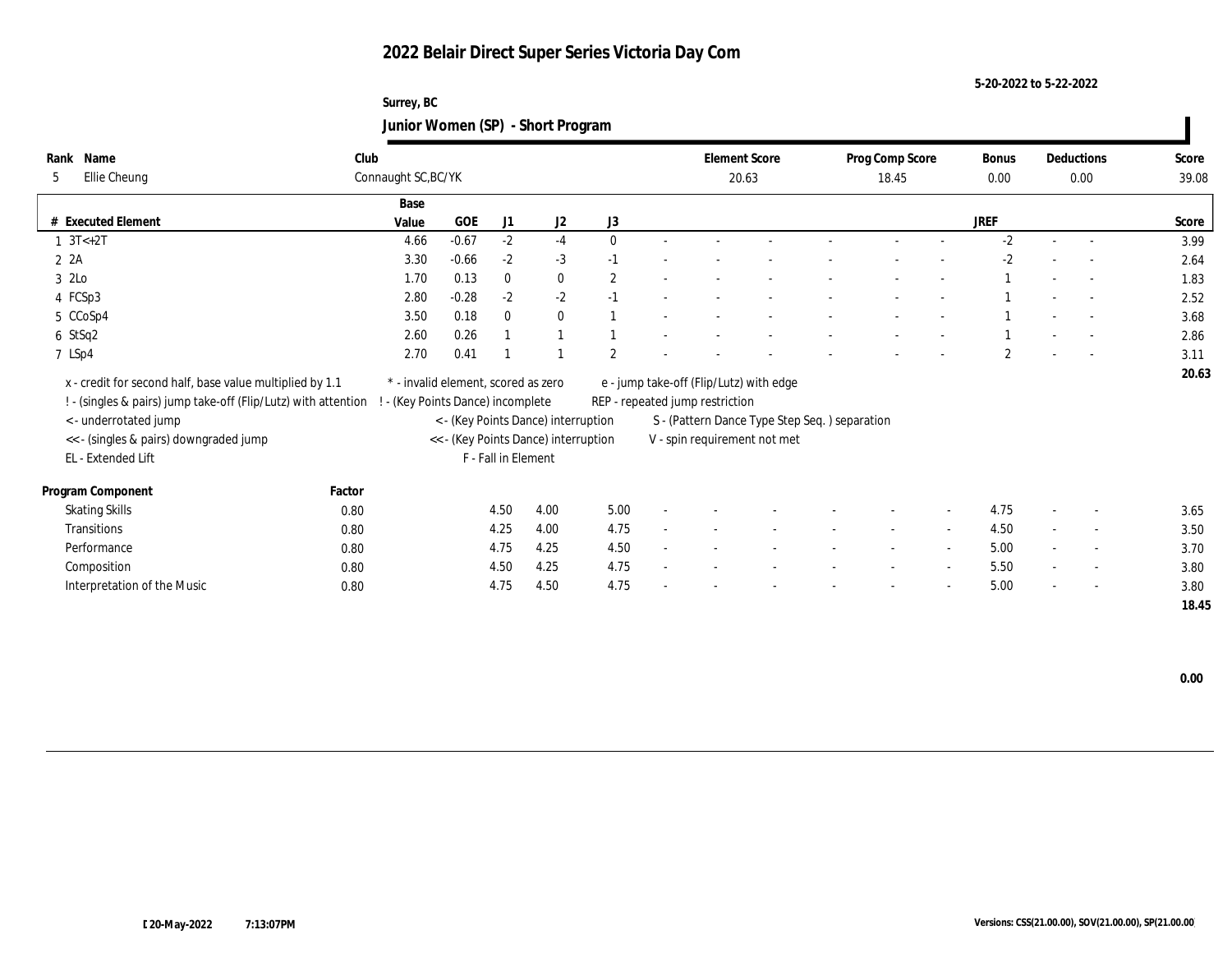#### **Surrey, BC Junior Women (SP) - Short Program**

| Name<br>Rank                                                   | Club               |                                     |                     |                                      |                | <b>Element Score</b>                    |                                               | Prog Comp Score          |                          | <b>Bonus</b> |        | Deductions               | Score |
|----------------------------------------------------------------|--------------------|-------------------------------------|---------------------|--------------------------------------|----------------|-----------------------------------------|-----------------------------------------------|--------------------------|--------------------------|--------------|--------|--------------------------|-------|
| Malayna Lesko<br>6                                             | Kelowna FSC, BC/YK |                                     |                     |                                      |                | 16.44                                   |                                               | 18.85                    |                          | $0.00\,$     |        | 0.00                     | 35.29 |
|                                                                | Base               |                                     |                     |                                      |                |                                         |                                               |                          |                          |              |        |                          |       |
| # Executed Element                                             | Value              | GOE                                 | J1                  | J2                                   | J3             |                                         |                                               |                          |                          | <b>JREF</b>  |        |                          | Score |
| $1 \t1A*$                                                      |                    |                                     |                     |                                      |                |                                         |                                               |                          |                          |              |        |                          | 0.00  |
| $2$ $2Lz+2T$                                                   | 3.40               | 0.16                                |                     | $\mathbf{0}$                         |                |                                         |                                               |                          |                          |              |        |                          | 3.56  |
| $3$ $CCoSp3$ (V)                                               | 2.25               | 0.17                                | $\mathbf{0}$        |                                      |                |                                         |                                               |                          |                          |              |        |                          | 2.42  |
| 4 StSq3                                                        | 3.30               | 0.41                                |                     |                                      | $\overline{2}$ |                                         |                                               |                          |                          |              |        |                          | 3.71  |
| 5 LSp3                                                         | 2.40               | 0.06                                | $\mathbf{0}$        | $\mathbf{0}$                         |                |                                         |                                               | ٠                        |                          | $\mathbf{0}$ | $\sim$ | $\overline{a}$           | 2.46  |
| 6 2Lo<br>$\mathbf{x}$                                          | 1.87               | $-0.17$                             | $-1$                | $-2$                                 | $\mathbf{0}$   |                                         |                                               |                          |                          | $-1$         |        |                          | 1.70  |
| 7 FCSp2                                                        | 2.30               | 0.29                                |                     | $\overline{2}$                       |                |                                         |                                               |                          |                          |              |        | $\sim$                   | 2.59  |
| x - credit for second half, base value multiplied by 1.1       |                    | * - invalid element, scored as zero |                     |                                      |                | e - jump take-off (Flip/Lutz) with edge |                                               |                          |                          |              |        |                          | 16.44 |
| ! - (singles & pairs) jump take-off (Flip/Lutz) with attention |                    | - (Key Points Dance) incomplete     |                     |                                      |                | REP - repeated jump restriction         |                                               |                          |                          |              |        |                          |       |
| <- underrotated jump                                           |                    |                                     |                     | < - (Key Points Dance) interruption  |                |                                         | S - (Pattern Dance Type Step Seq.) separation |                          |                          |              |        |                          |       |
| << - (singles & pairs) downgraded jump                         |                    |                                     |                     | << - (Key Points Dance) interruption |                |                                         | V - spin requirement not met                  |                          |                          |              |        |                          |       |
| EL - Extended Lift                                             |                    |                                     | F - Fall in Element |                                      |                |                                         |                                               |                          |                          |              |        |                          |       |
| Program Component                                              | Factor             |                                     |                     |                                      |                |                                         |                                               |                          |                          |              |        |                          |       |
| <b>Skating Skills</b>                                          | 0.80               |                                     | 4.75                | 4.25                                 | 5.00           |                                         |                                               |                          | $\overline{\phantom{a}}$ | 4.75         |        | $\sim$                   | 3.75  |
| Transitions                                                    | 0.80               |                                     | 4.25                | 4.25                                 | 5.00           |                                         |                                               |                          | $\overline{\phantom{a}}$ | 4.75         |        | $\sim$                   | 3.65  |
| Performance                                                    | 0.80               |                                     | 4.50                | 4.50                                 | 4.50           |                                         |                                               | $\overline{\phantom{a}}$ | $\sim$                   | 5.00         | $\sim$ | $\sim$                   | 3.70  |
| Composition                                                    | 0.80               |                                     | 4.50                | 4.50                                 | 5.00           |                                         |                                               |                          |                          | 5.25         |        | $\overline{\phantom{a}}$ | 3.85  |
| Interpretation of the Music                                    | 0.80               |                                     | 4.75                | 4.75                                 | 5.25           |                                         |                                               |                          |                          | 4.75         |        | $\overline{a}$           | 3.90  |
|                                                                |                    |                                     |                     |                                      |                |                                         |                                               |                          |                          |              |        |                          | 18.85 |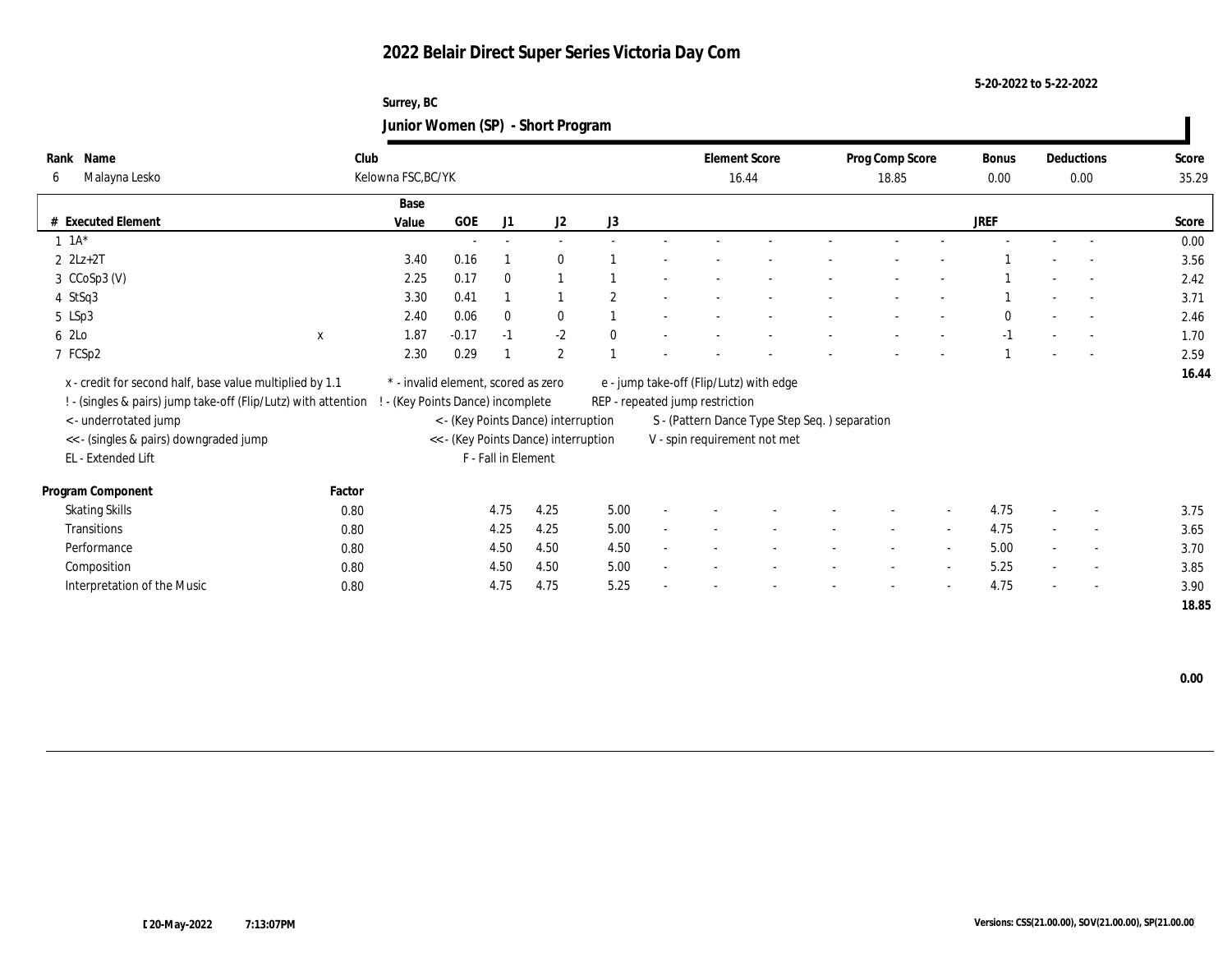#### **Surrey, BC Junior Women (SP) - Short Program**

| Name<br>Rank                                                   | Club        |                                     |                               |                     |                                      |                |                                 | <b>Element Score</b>                          | Prog Comp Score          |                          | Bonus       |                          | Deductions               | Score |
|----------------------------------------------------------------|-------------|-------------------------------------|-------------------------------|---------------------|--------------------------------------|----------------|---------------------------------|-----------------------------------------------|--------------------------|--------------------------|-------------|--------------------------|--------------------------|-------|
| <b>Emily Sales</b><br>7                                        |             | Kelowna FSC, BC/YK                  |                               |                     |                                      |                |                                 | 16.12                                         | 19.00                    |                          | $0.00\,$    |                          | 0.00                     | 35.12 |
|                                                                |             | Base                                |                               |                     |                                      |                |                                 |                                               |                          |                          |             |                          |                          |       |
| # Executed Element                                             |             | Value                               | GOE                           | J1                  | J2                                   | J3             |                                 |                                               |                          |                          | <b>JREF</b> |                          |                          | Score |
| $1$ 1Lo <sup>*</sup>                                           |             |                                     | $\sim$                        | $\sim$              | $\sim$                               |                |                                 |                                               |                          |                          |             |                          |                          | 0.00  |
| $2$ 2T<<+COMBO                                                 |             | 0.40                                | $-0.19$                       | $-5$                | $-5$                                 | $-4$           |                                 |                                               |                          |                          | -5          |                          |                          | 0.21  |
| 3 CCoSp3                                                       |             | 3.00                                | 0.23                          |                     | $\bf{0}$                             |                |                                 |                                               |                          |                          |             |                          |                          | 3.23  |
| 4 LSp4                                                         |             | 2.70                                | 0.34                          |                     |                                      | $\overline{2}$ |                                 |                                               |                          |                          |             |                          |                          | 3.04  |
| 5 2A                                                           | $\mathbf x$ | 3.63                                | $-0.17$                       | $\bf{0}$            | $-2$                                 |                |                                 |                                               |                          |                          | -1          |                          | $\overline{a}$           | 3.46  |
| $6$ StSq3                                                      |             | 3.30                                | 0.58                          |                     | $\mathbf{2}$                         | 3              |                                 |                                               |                          |                          |             |                          | $\overline{\phantom{a}}$ | 3.88  |
| 7 FCSp2                                                        |             | 2.30                                | 0.00                          | $\mathbf{0}$        | $-1$                                 |                |                                 |                                               |                          |                          | $\Omega$    |                          | $\sim$                   | 2.30  |
| x - credit for second half, base value multiplied by 1.1       |             | * - invalid element, scored as zero |                               |                     |                                      |                |                                 | e - jump take-off (Flip/Lutz) with edge       |                          |                          |             |                          |                          | 16.12 |
| ! - (singles & pairs) jump take-off (Flip/Lutz) with attention |             |                                     | (Key Points Dance) incomplete |                     |                                      |                | REP - repeated jump restriction |                                               |                          |                          |             |                          |                          |       |
| <- underrotated jump                                           |             |                                     |                               |                     | < - (Key Points Dance) interruption  |                |                                 | S - (Pattern Dance Type Step Seq.) separation |                          |                          |             |                          |                          |       |
| << - (singles & pairs) downgraded jump                         |             |                                     |                               |                     | << - (Key Points Dance) interruption |                |                                 | V - spin requirement not met                  |                          |                          |             |                          |                          |       |
| EL - Extended Lift                                             |             |                                     |                               | F - Fall in Element |                                      |                |                                 |                                               |                          |                          |             |                          |                          |       |
|                                                                |             |                                     |                               |                     |                                      |                |                                 |                                               |                          |                          |             |                          |                          |       |
| Program Component                                              | Factor      |                                     |                               |                     |                                      |                |                                 |                                               |                          |                          |             |                          |                          |       |
| <b>Skating Skills</b>                                          | 0.80        |                                     |                               | 5.00                | 4.50                                 | 5.00           |                                 |                                               |                          | $\sim$                   | 4.75        |                          | $\overline{\phantom{a}}$ | 3.85  |
| <b>Transitions</b>                                             | 0.80        |                                     |                               | 4.75                | 4.25                                 | 5.00           |                                 |                                               | $\overline{\phantom{a}}$ | $\sim$                   | 4.50        | $\sim$                   | $\overline{\phantom{a}}$ | 3.70  |
| Performance                                                    | 0.80        |                                     |                               | 5.00                | 4.50                                 | 4.50           |                                 |                                               |                          | $\overline{\phantom{a}}$ | 4.75        |                          | $\overline{\phantom{a}}$ | 3.75  |
| Composition                                                    | 0.80        |                                     |                               | 4.75                | 4.50                                 | 5.00           |                                 |                                               |                          |                          | 4.75        |                          | $\sim$                   | 3.80  |
| Interpretation of the Music                                    | 0.80        |                                     |                               | 4.75                | 5.00                                 | 5.25           |                                 |                                               |                          | $\overline{\phantom{a}}$ | 4.50        | $\overline{\phantom{a}}$ | $\overline{\phantom{a}}$ | 3.90  |
|                                                                |             |                                     |                               |                     |                                      |                |                                 |                                               |                          |                          |             |                          |                          | 19.00 |

 **0.00**

 $\blacksquare$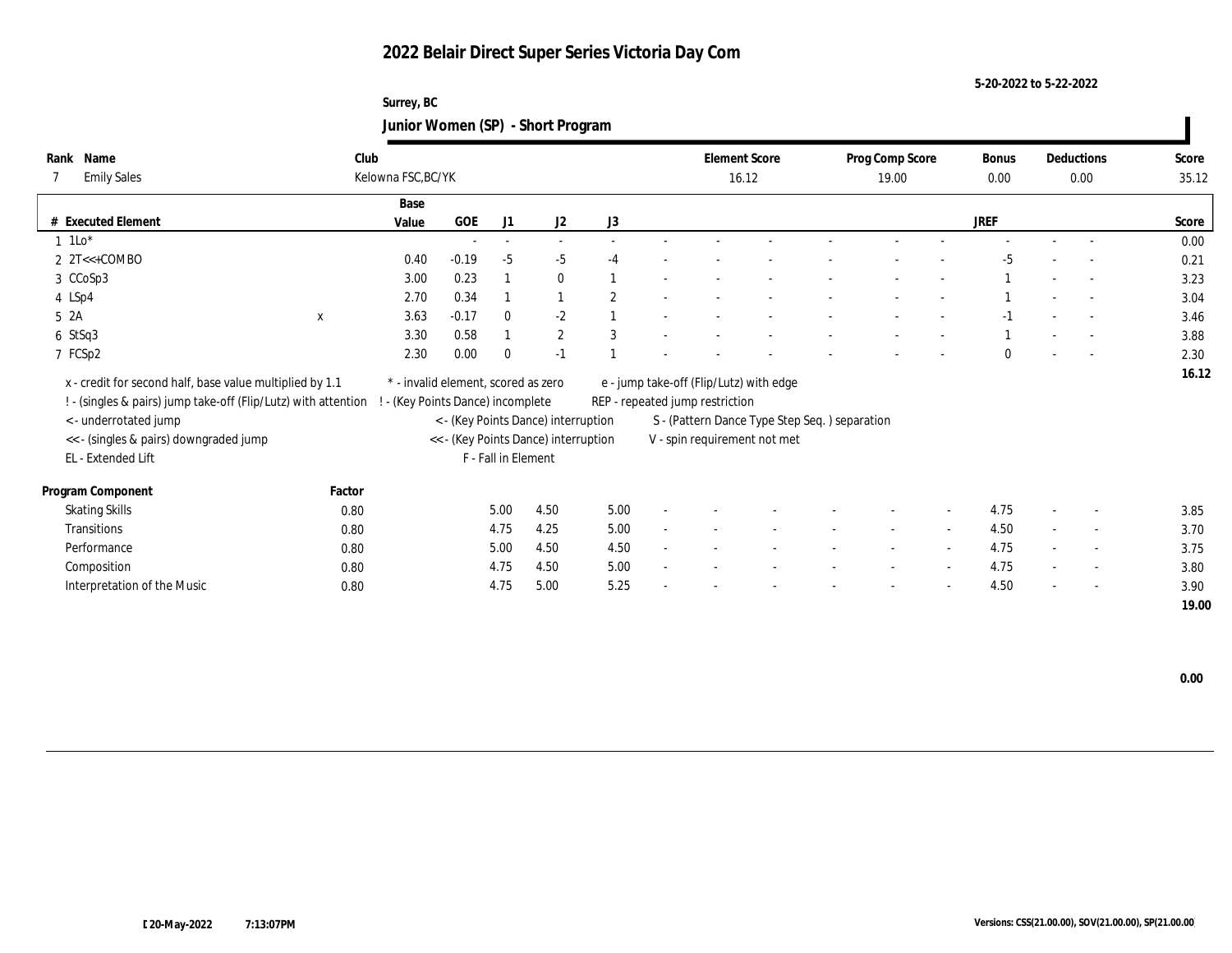**Surrey, BC Junior Women (SP) - Short Program**

| Name<br>Rank                                                                                     | Club                |                                     |                     |                                      |      | <b>Element Score</b>            |                                               | Prog Comp Score          |                          | Bonus        | Deductions               | Score |
|--------------------------------------------------------------------------------------------------|---------------------|-------------------------------------|---------------------|--------------------------------------|------|---------------------------------|-----------------------------------------------|--------------------------|--------------------------|--------------|--------------------------|-------|
| Maho Harada<br>8                                                                                 | Connaught SC, BC/YK |                                     |                     |                                      |      |                                 | 16.93                                         | 17.70                    |                          | $0.00\,$     | 1.00                     | 33.63 |
|                                                                                                  |                     | Base                                |                     |                                      |      |                                 |                                               |                          |                          |              |                          |       |
| <b>Executed Element</b>                                                                          |                     | GOE<br>Value                        | J1                  | J2                                   | J3   |                                 |                                               |                          |                          | <b>JREF</b>  |                          | Score |
| $1 \text{ } 3T < +$ COMBO                                                                        |                     | $-1.68$<br>3.36                     | $-5$                | $-5$                                 | $-5$ |                                 |                                               |                          |                          | $-5$         | $\sim$                   | 1.68  |
| $2$ 2A <<                                                                                        |                     | $-0.44$<br>1.10                     | $-4$                | $-4$                                 | $-3$ |                                 |                                               |                          |                          | $-5$         |                          | 0.66  |
| 3 FCSp3                                                                                          |                     | 0.21<br>2.80                        | $\mathbf{0}$        | $\bf{0}$                             | 2    |                                 |                                               |                          |                          |              |                          | 3.01  |
| 4 2Lo                                                                                            |                     | 1.70<br>0.09                        |                     | $\bf{0}$                             |      |                                 |                                               |                          |                          | $\bf{0}$     |                          | 1.79  |
| 5 LSp3                                                                                           |                     | 0.00<br>2.40                        | $\mathbf{0}$        | $-1$                                 |      |                                 |                                               |                          |                          | $\mathbf{0}$ |                          | 2.40  |
| $6$ StSq3                                                                                        |                     | 0.50<br>3.30                        |                     | $\mathbf{1}$                         | 3    |                                 |                                               |                          |                          |              |                          | 3.80  |
| 7 CCoSp4                                                                                         |                     | 3.50<br>0.09                        | $\mathbf{0}$        | $\mathbf{0}$                         |      |                                 |                                               |                          |                          | $\theta$     |                          | 3.59  |
| x - credit for second half, base value multiplied by 1.1                                         |                     | * - invalid element, scored as zero |                     |                                      |      |                                 | e - jump take-off (Flip/Lutz) with edge       |                          |                          |              |                          | 16.93 |
| ! - (singles & pairs) jump take-off (Flip/Lutz) with attention ! - (Key Points Dance) incomplete |                     |                                     |                     |                                      |      | REP - repeated jump restriction |                                               |                          |                          |              |                          |       |
| < - underrotated jump                                                                            |                     |                                     |                     | < - (Key Points Dance) interruption  |      |                                 | S - (Pattern Dance Type Step Seq.) separation |                          |                          |              |                          |       |
| << - (singles & pairs) downgraded jump                                                           |                     |                                     |                     | << - (Key Points Dance) interruption |      |                                 | V - spin requirement not met                  |                          |                          |              |                          |       |
| EL - Extended Lift                                                                               |                     |                                     | F - Fall in Element |                                      |      |                                 |                                               |                          |                          |              |                          |       |
|                                                                                                  |                     |                                     |                     |                                      |      |                                 |                                               |                          |                          |              |                          |       |
| Program Component                                                                                | Factor              |                                     |                     |                                      |      |                                 |                                               |                          |                          |              |                          |       |
| <b>Skating Skills</b>                                                                            | 0.80                |                                     | 4.50                | 4.00                                 | 4.75 |                                 |                                               |                          |                          | 4.50         | $\sim$                   | 3.55  |
| <b>Transitions</b>                                                                               | 0.80                |                                     | 4.25                | 4.25                                 | 4.75 |                                 |                                               |                          | $\sim$                   | 3.75         | $\overline{\phantom{a}}$ | 3.40  |
| Performance                                                                                      | 0.80                |                                     | 4.75                | 4.50                                 | 4.75 |                                 |                                               |                          | $\overline{\phantom{a}}$ | 4.00         | $\overline{\phantom{a}}$ | 3.60  |
| Composition                                                                                      | 0.80                |                                     | 4.50                | 4.25                                 | 4.75 |                                 |                                               | $\overline{\phantom{a}}$ | $\sim$                   | 4.25         | $\sim$                   | 3.55  |
| Interpretation of the Music                                                                      | 0.80                |                                     | 4.50                | 4.50                                 | 4.75 |                                 |                                               |                          |                          | 4.25         | $\overline{\phantom{a}}$ | 3.60  |
|                                                                                                  |                     |                                     |                     |                                      |      |                                 |                                               |                          |                          |              |                          | 17.70 |
|                                                                                                  |                     |                                     |                     |                                      |      |                                 |                                               |                          |                          |              |                          |       |

1 Fall(s) factor (1) **1.00**